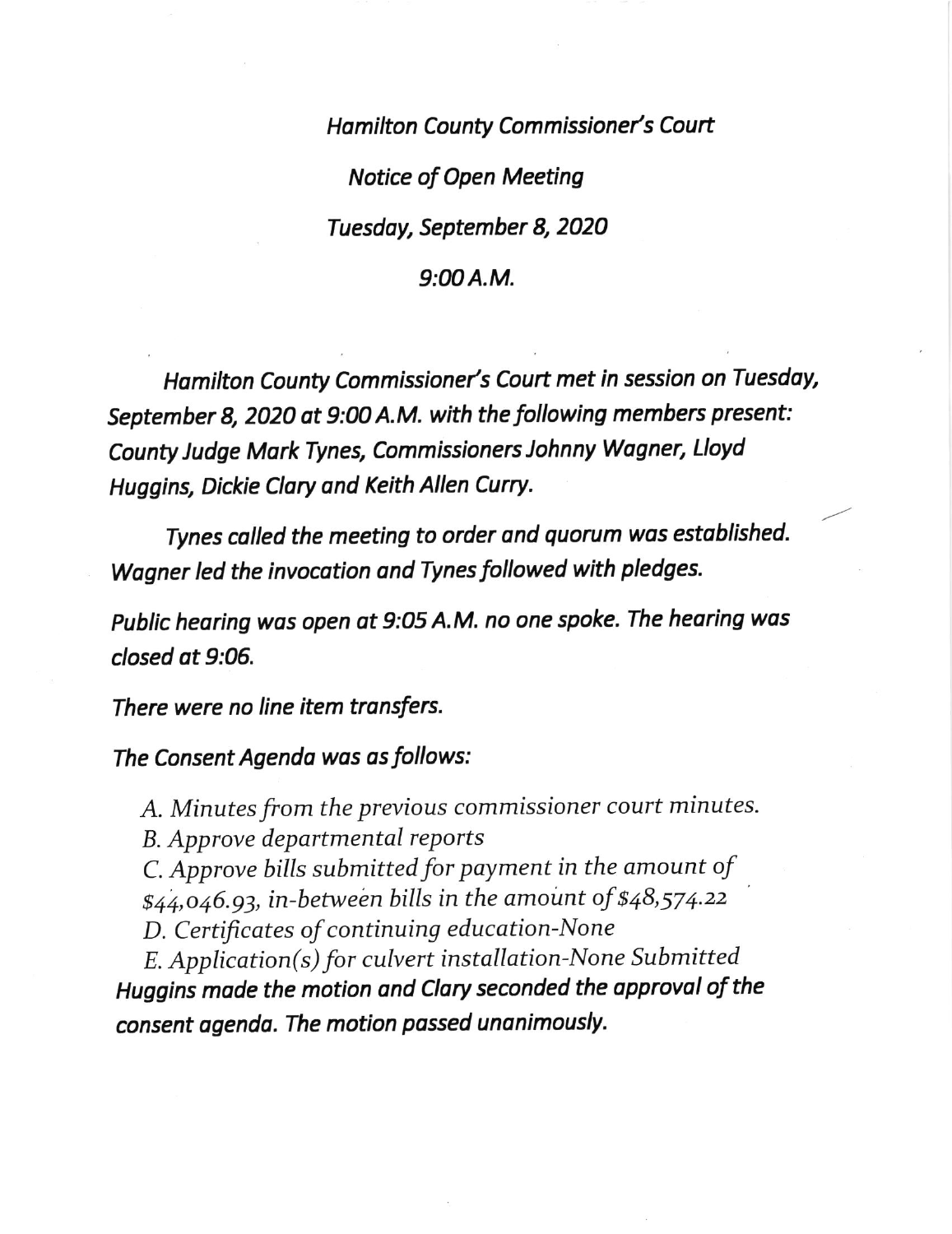There was one personnel update from the sheriff's department, David Viergutz, as Sheriff Deputy (6), on August 8, 2020, and a rehire for District Clerks Office, Tonya Cox as of September 1, 2020.

There were no focility updotes.

Huggins made the motion and Curry seconded the ratification of the Interlocal Agreement between Hamilton County and Hico, Cransfills Gap and Goldthwaite Independent School Districts to hold their elections. The motion passed unanimously.

Huggins made the motion and Clary seconded the approval of a small donation made to the Sherriff's Office. The motion passed unanimously.

No action wos token on the Order Estoblishing Budget of the County Auditor for Hamilton County and reappointing court reporter.

No action was taken on the Order Reappointing Court Reporter.

Discussion was made about the upcoming November General Election.

Huggins made the motion Wagner seconded the approval of the lnterlocol Agreement with Burnet County on housing inmotes. The motion passed unanimously.

Curry made the motion and Wagner seconded the approval of the ratification of the Order Terminating the Burn Ban. The Motion passed unanimously.

Clary made the motion and Huggins seconded the approval of the lease agreement between Hamilton County and the Texas A&M Forest Service.